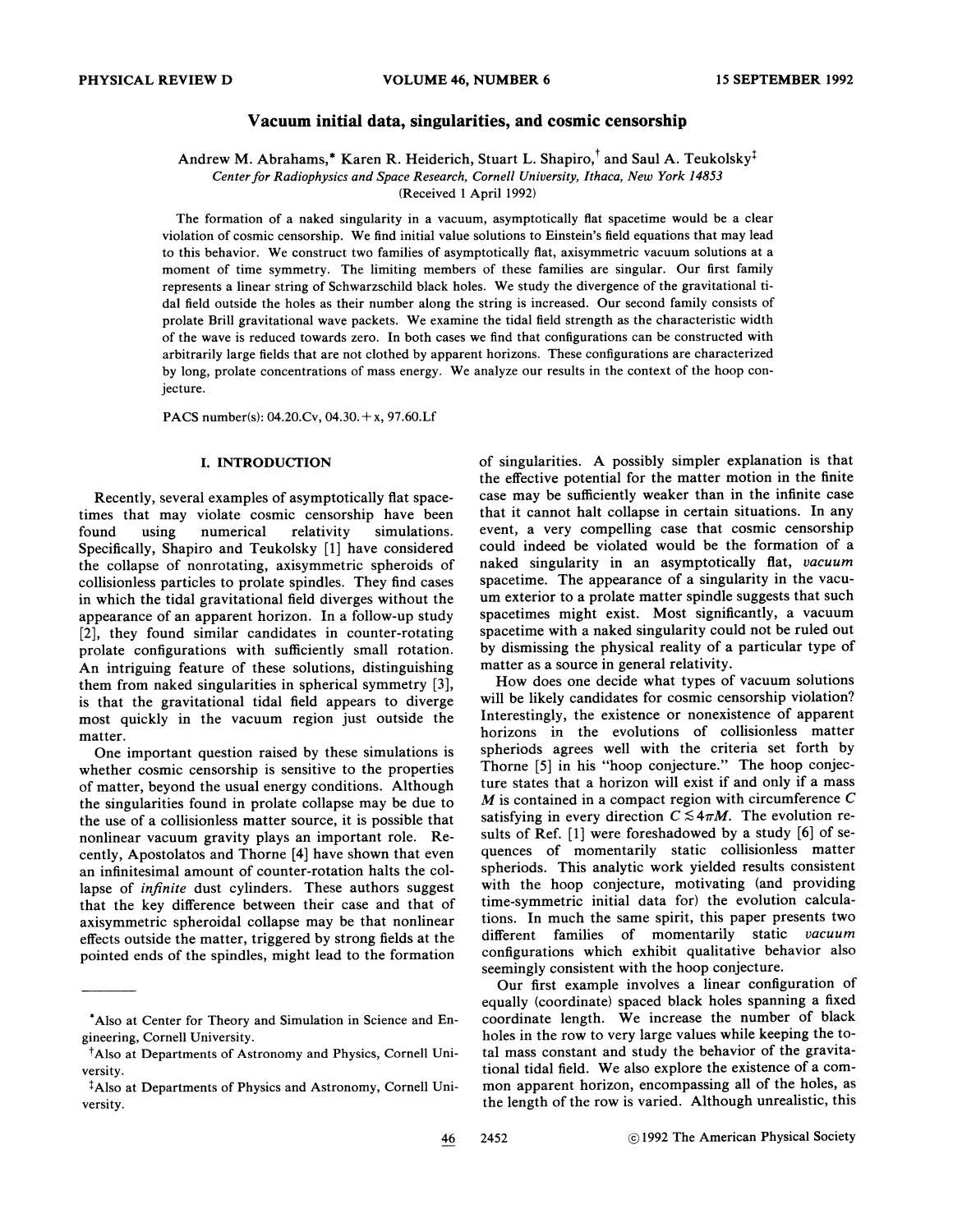example represents an intriguing vacuum analogue to the collapse of collisionless matter to a prolate spindle [7]. We find that the gravitational tidal field (measured by a Riemann invariant) diverges just outside the first and last holes as the number of holes is increased. This occurs without the formation of a common apparent horizon if the string of black holes is long enough. The cutoff length for the existence of a common apparent horizon is consistent with the hoop conjecture.

Our second example involves spacetimes consisting of axisymmetric gravitational wave packets parametrized by an amplitude, a characteristic width, and a characteristic length. Sequences of time-symmetric, asymptotically flat data are constructed with a fixed characteristic length where the width is decreased while the amplitude is adjusted in order to keep the total mass constant. We examine the divergence properties of the gravitational tidal field as the width of the packet is reduced to zero. We also search for apparent horizons while varying the characteristic length of the packet. These sequences of time-symmetric slices represent a first approximation to the real, time-dependent collapse of extremely prolate gravitational wave packets. Some of our solutions should provide interesting initial data for future numerical evolutions. Accurate calculations of this sort will probably require an axisymmetric numerical relativity code with cylindrical coordinate topology (such as that used in our initial-data sequences). Briefiy stated, our calculations indicate that for any arbitrarily large value of the tidal gravitational field one can always find a sufficiently long wave packet that the tidal field attains the desired strength in a region unclothed by an apparent horizon. If analogous vacuum singularities can be formed dynamically in a full evolution simulation, serious questions will be raised about the validity of cosmic censorship.

It is important to mention the possibility that event horizons may clothe the singularities in all the examples mentioned to this point even if apparent horizons do not appear on the spatial slices considered. Even in the dynamical calculations [1,2], the singularities may in principle be clothed by event horizons. However, the singularities arise and the simulations are forced to terminate before any apparent horizons appear on the maximal spatial slices used. Wald and Iyer [8] recently have demonstrated that Schwarzschild spacetime can be foliated with slices that come arbitrarily close to the singularity without trapped surfaces existing in any of the slices. Their analysis serves as a reminder that the absence of apparent horizons does not imply the absence of event horizons (though the converse is true assuming cosmic censorship). Since the examples in this paper are on initial time slices, we are restricted to searching for apparent horizons only. Ultimately, a definitive case for any violation of cosmic censorship will require timedependent simulations with a variety of time-slicing conditions.

The plan of this paper is as follows: In Sec. II we present details of our many black-hole configurations. First, in Sec. II A we outline the basic equations. Next, in Sec. II B we summarize our numerical results. Similarly, in Sec. IIIA we review the basic equations for our Brill wave packets, while in Sec. III 8 we describe our numerical method, and in Sec. III C we present our numerical solutions and analysis.

### II. MANY-BLACK-HOLE INITIAL DATA

In this section we consider linear strings of Schwarzschild black holes on a time-symmetric spacelike hypersurface. The black holes are spaced equally (in terms of coordinate distance) within a fixed coordinate length L. For fixed L and fixed total mass  $M=1$ , we study the properties of a sequence of configurations of black holes in which the number  $N$  of black holes is increased to  $N = 1000$ . In this large-N limit, we see the following limiting behavior: For strings with  $L \leq 1.4$ , where L is measured in units of total mass, there exists a connected component of the apparent horizon which encloses the entire configuration of black holes (a common apparent horizon). However, if  $L \ge 1.5$ , we do not find such a common apparent horizon, but only disjoint marginally outer-trapped surfaces (see Ref. [9] for definitions) surrounding each individual mass point. Moreover, just outside these disjoint horizons, the gravitational tidal field diverges with N.

As shown in Ref. [10], for two black holes on a timesymmetric hypersurface, one can find up to four marginally outer-trapped surfaces (if the black holes are sufficiently close to each other): one enclosing each mass point and the other two enclosing both masses (see Fig. <sup>1</sup> of Ref. [10]). We call the disjoint marginally outertrapped surfaces which each enclose a single point mass disjoint apparent horizons (although, strictly, they are only apparent horizons in the absence of a marginally outer-trapped surface farther out). If a common apparent horizon exists, in addition to the disjoint apparent horizons, one can find other marginally outer-trapped surfaces (e.g., for  $N=3$ ,  $L=1$ , one can find a total of 11 marginally outer-trapped surfaces). However, if a common apparent horizon does not exist, the only marginally outer-trapped surfaces are the disjoint apparent horizons.

For a given configuration, we are interested in finding the common apparent horizon (if it exists), the disjoint apparent horizons, and extrema of the gravitational tidal field. In addition, in order to test our results against the hoop conjecture, we calculate various circumferences of the configuration. For fixed  $L$  and  $M$ , the number  $N$  of black holes is increased to a large number and the limiting behavior is noted. It is in this large- $N$  limit that we find regions in which the gravitational tidal field diverges. However, these regions are not hidden by any apparent horizon when the string of black holes is sufficiently long.

#### A. Basic equations

The problem of locating marginally outer-trapped surfaces around multiple black holes at a moment of time symmetry is a straightforward generalization of the situation found for two black holes. The latter case has been investigated previously in Refs. [10] and [11] (and references therein). We summarize the basic method below.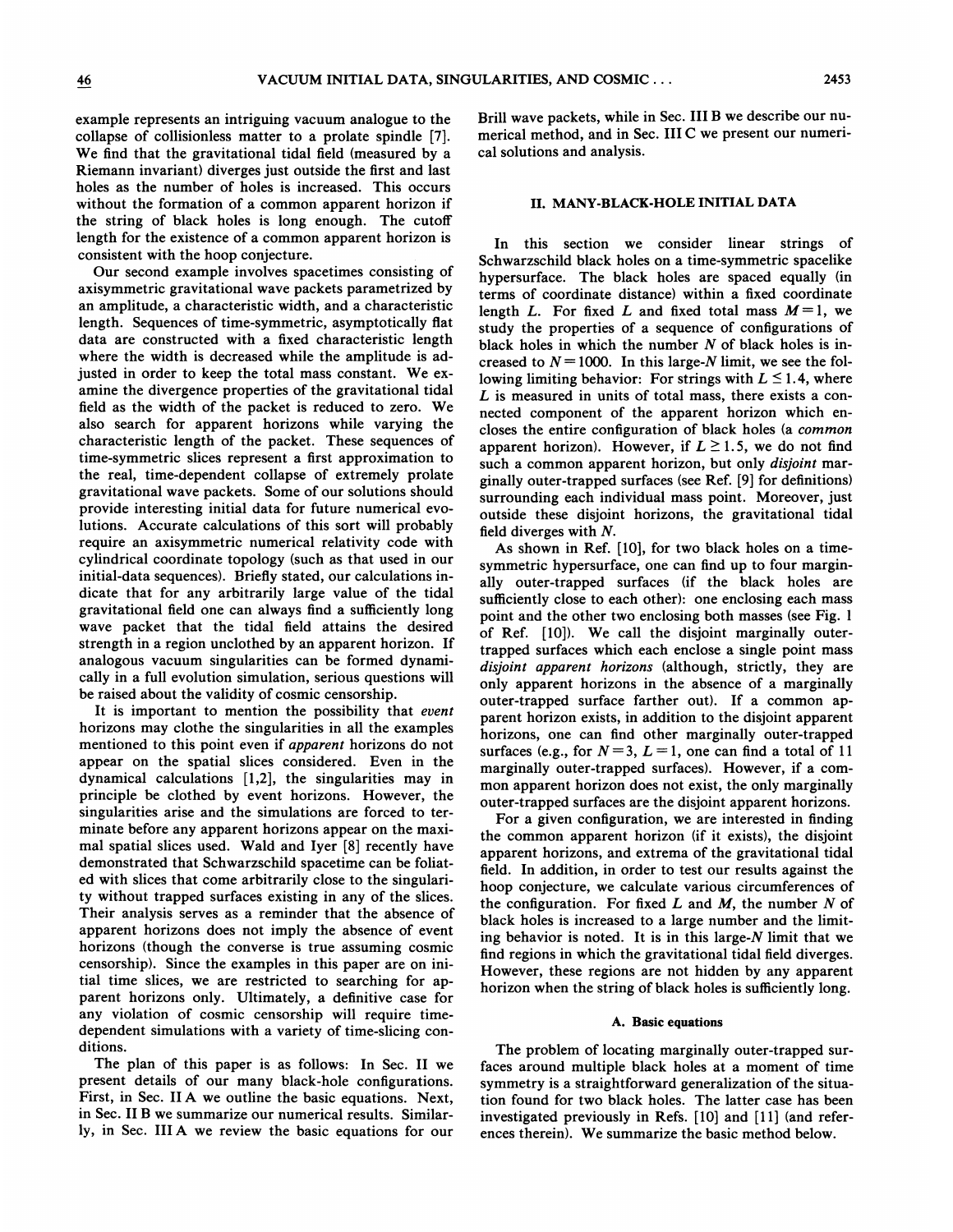A metric representing N point masses of mass  $m<sub>n</sub>$  at arbitrary spatial points  $r_n$  at a moment of time symmetry can be written [13] [in cylindrical coordinates  $(\rho, \phi, z)$ ]

$$
ds^{2} = \Psi_{N}^{4}(d\rho^{2} + dz^{2} + \rho^{2}d\phi^{2}), \qquad (2.1)
$$

where, in geometrized units  $G = c = 1$ ,

$$
\Psi_N = 1 + \sum_{n=1}^{n=N} \frac{m_n}{2R_n} \,, \tag{2.2}
$$

with  $\mathbf{R}_n = \mathbf{r} - \mathbf{r}_n$ , for reference point r. When convenient, we will drop the subscript N on  $\Psi_N$  and write  $\Psi$ . For linear configurations of N black holes of total mass  $M = 1$ spaced evenly throughout a fixed coordinate length L along the z axis centered about the origin, we take  $m_n = 1/N$  and the source points  $r_n$  to be

$$
r_n = z_n = -\frac{L}{2} + L\frac{n-1}{N-1}, \quad n = 1, ..., N
$$
 (2.3)

All quantities will be expressed in units of total mass  $M$ .

As discussed in Refs. [10] and [12] (and references therein), the apparent horizon in a time-symmetric hypersurface is an external surface. The area of a candidate two-surface is proportional to the integral of ds, where ds is given by

$$
ds^2 = \rho^2 \Psi^8 (dz^2 + d\rho^2) \tag{2.4}
$$

Consequently, one sees that finding extremal surfaces is equivalent to finding the geodesics of the metric (2.4). Let us parametrize the two-surface by  $\lambda$  so that  $z = z(\lambda)$ and  $\rho = \rho(\lambda)$  and introduce a variable  $\alpha$  defined by

$$
\frac{dz}{d\lambda} = \rho^{-1}\Psi^{-4}\cos\alpha, \quad \frac{d\rho}{d\lambda} = \rho^{-1}\Psi^{-4}\sin\alpha \quad . \tag{2.5}
$$

Note that  $\alpha$  can be interpreted as the direction of the trajectory  $(\rho, z)$ . Then the geodesic equations for the metric (2.4) can be written as the following three first-order ordinary differential equations in the variables  $\rho^2$ ,  $z\rho^2$ , and  $\alpha \rho^2$  [11]:

$$
\frac{d(\rho^2)}{d\lambda} = 2\Psi^{-4}\sin\alpha ,
$$
  

$$
\frac{d(z\rho^2)}{d\lambda} = \Psi^{-4}(\rho\cos\alpha + 2z\sin\alpha) ,
$$
  

$$
\frac{d(\alpha\rho^2)}{d\lambda} = \Psi^{-4}[\cos\alpha(1 + 4\rho\Psi_{,\rho}\Psi^{-1})
$$
  

$$
+ 2\sin\alpha(\alpha - 2\rho\Psi_z\Psi^{-1}) ].
$$
\n(2.6)

A path  $(z(\lambda), \rho(\lambda))$  is a marginally outer-trapped surface if it satisfies (2.6), starts at  $\lambda = 0$  on the axis, and is such that  $\rho(0) = \rho(\lambda_F) = 0$  and  $\dot{z}(0) = \dot{z}(\lambda_F) = 0$ , where  $\lambda_F$  is the value of  $\lambda$  where the path again intersects the axis.

As pointed out in Refs. [10] and [12], the system (2.6) must be solved numerically. We use a high-precision Runge-Kutta integrator. We start with initial conditions  $\rho(0)$  = 10<sup>-15</sup>,  $\alpha(0)$  =  $\pi/2$ , and iterate z(0) until a marginally outer-trapped surface is found. The location of the surface can be specified by  $z_0$ , the coordinate value where the surface intersects the z axis. As a check on our routine, we reproduce Fig. 1 of Ref. [10], and for  $N=1$  we find  $z_0$  = 0.500. (Recall that the Schwarzschild radius in isotropic coordinates is at  $0.5M$ .)

One way to locate the common apparent horizon is to start with an initial guess of  $z(0) \gg L/2$  and integrate Eqs. (2.6) to  $z = 0$ . The common apparent horizon occurs when  $\dot{\rho}|_{z=0}=0$ , where  $\eta=d/d\lambda$ . For a given iteration, then, the sign of  $\dot{\rho}|_{z=0}$  determines the value of  $z(0)$  for the next iteration. Numerically, we zoom in until  $|\dot{\rho}| < 10^{-6}$  when  $|z| < 10^{-6}$ . If  $\dot{\rho}|_{z=0}$  remains positive for all  $z(0)$ , there is no common apparent horizon; if it changes sign and becomes negative, a common horizon is present. In practice, one has to be reasonably careful in concluding that a common apparent horizon does not exist. We use the following numerical criteria: Starting at large  $z(0) \gg L/2$ , we step in with step sizes of  $\leq 10^{-2}$ , carefully watching the behavior of  $\dot{\rho}|_{z=0}$ . If  $\dot{\rho}|_{z=0} \le 10^{-1}$ , the step size is decreased by a factor of 10 and the region in question is stepped through again. If and the region in question is stepped through again. If  $\dot{\rho}|_{z=0}$  falls below 10<sup>-2</sup>, the step size is again decreased by a factor of 10 or more. If  $\dot{\rho}|_{z=0}$  remains positive for all of the initial specifications of  $z(0)$  up to  $z<sub>DH</sub>$ , the location where the disjoint apparent horizon around the Nth body crosses the z axis, we conclude that there is no common apparent horizon for this configuration. (For certain configurations, e.g.,  $N=25$ ,  $L=1.4$ ,  $\dot{\rho}|_{z=0}$  becomes as comigurations, e.g.,  $N = 23$ ,  $L = 1.4$ ,  $p|_{z=0}$  becomes<br>small as  $\sim 10^{-5}$ , but even with a step size of  $10^{-6}$ ,  $p|_{z=0}$ remains positive. )

Disjoint apparent horizons are found using a slightly different algorithm: Starting with  $\rho(0) = 10^{-15}$  and  $\alpha(0) = \pi/2$  and an initial guess  $z(0)$ , integrate to  $z_n$ , where  $z_n$  is the coordinate position of the *n*th black hole (around which we are looking for a disjoint apparent horizon). At  $z_n$ , record the value of  $\rho$  and call it  $\rho_{n1}$ . Continue integrating until the curve reverses direction and  $z_n$ is reached again. Call the corresponding value of  $\rho$ ,  $\rho_{n2}$ .<br>The disjoint apparent horizon occurs when disjoint apparent horizon occurs when  $|\rho_{n1} - \rho_{n2}| = 0$ . For a given iteration, the sign of  $(\rho_{n1} - \rho_{n2})$  helps determine an improved value of  $z(0)$  for the next iteration. Numerically, we zoom in until  $|\rho_{n1} - \rho_{n2}| < 10^{-8}$  when  $|z - z_n| < 10^{-8}$ .

In addition to finding the apparent horizons for each configuration, we want to investigate the tidal gravitational field. Accordingly, we calculate the Riemann invariant  $I = {}^{(4)}R_{\alpha\beta\gamma\delta} {}^{(4)}R_{\alpha\beta\gamma\delta}$ . For time symmetry (i.e., zero extrinsic curvature  $K_{ii} = 0$ ), I (in vacuum) is given, in Cartesian coordinates, by

$$
I = {}^{(4)}R_{\alpha\beta\gamma\delta} {}^{(4)}R^{\alpha\beta\gamma\delta} = 8 {}^{(3)}R_{ij} {}^{(3)}R^{ij}
$$
\n
$$
= 192\Psi^{-12}\Psi_{,i}\Psi_{,j}\Psi^{,i}\Psi^{,j} - 192\Psi^{-11}\Psi_{,ij}\Psi^{,i}\Psi^{,j}
$$
\n
$$
+ 32\Psi^{-10}\Psi_{,ij}\Psi^{,ij},
$$
\n(2.7b)

where Greek indices run from 0 to 3, Latin indices run from <sup>1</sup> to 3, and summation is understood. In particular, from 1 to 3, and summation is understood. In particular,<br>we find the value and location of  $I_{\text{max}}$ , the maximum of  $I$ .

To relate our results to Thorne's hoop conjecture, we compute the equatorial and polar circumferences of the common apparent horizon, as well as its surface area,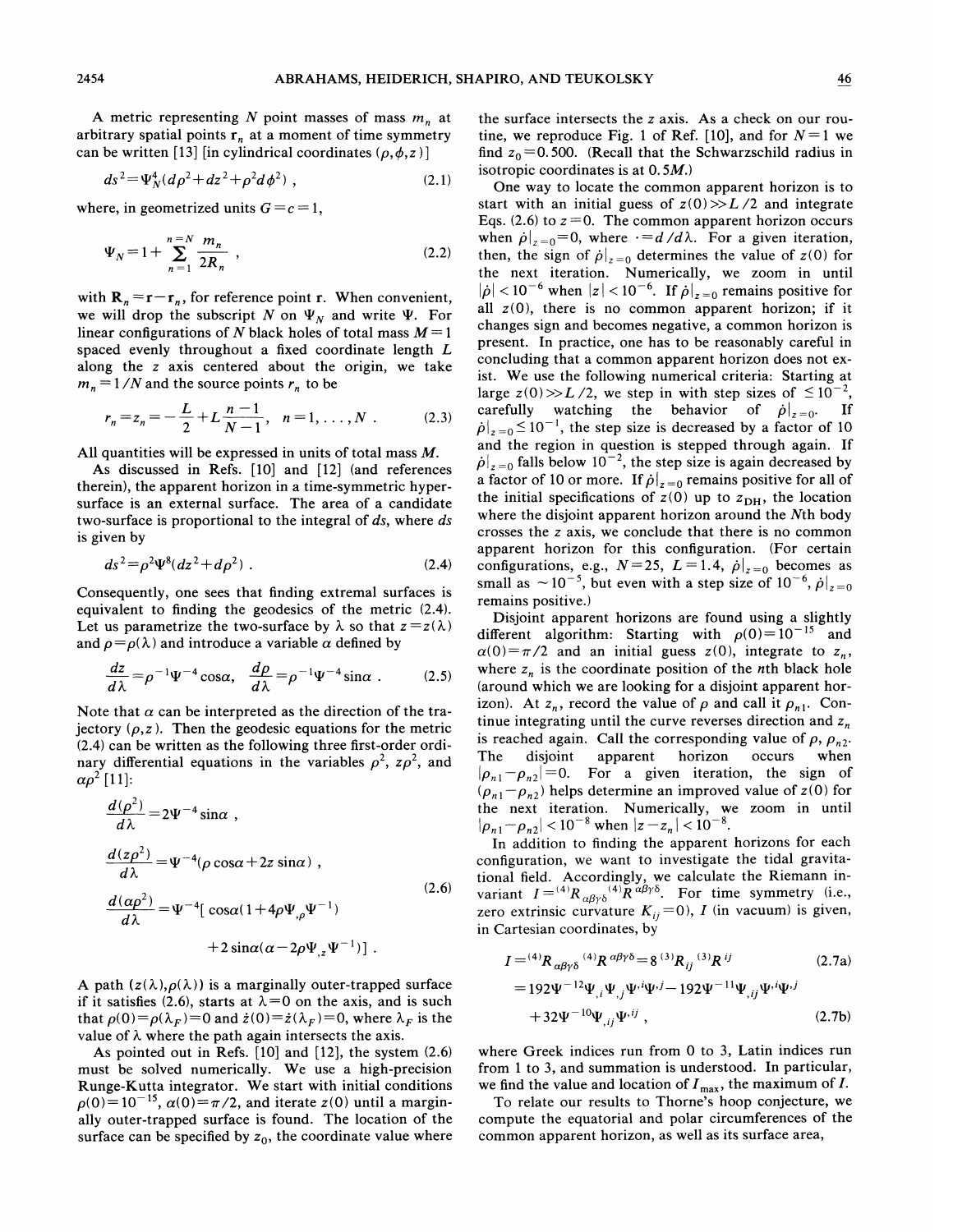$$
\frac{\mathcal{C}_{\text{eq}}^{\text{AH}}}{2\pi(2M)} = \frac{1}{2}\rho\Psi^2|_{z(\lambda)=0},
$$
\n(2.8)

$$
\frac{\mathcal{C}_{\text{pol}}^{\text{AH}}}{2\pi(2M)} = \frac{1}{\pi} \int_{\lambda=0}^{\lambda|_{z=0}} \Psi^2 \left[ \frac{d\rho^2}{d\lambda} + \frac{dz^2}{d\lambda} \right]^{1/2} d\lambda , \qquad (2.9)
$$

$$
\frac{\mathcal{A}}{4\pi (2M)^2} = \frac{1}{4} \int_{\lambda=0}^{\lambda|_{z=0}} \rho \Psi^4 \left[ \frac{d\rho^2}{d\lambda} + \frac{dz^2}{d\lambda} \right]^{1/2} d\lambda = \frac{1}{4} \lambda ,
$$
\n(2.10)

where the last equality follows from (2.4). As a test, for  $N=1$  we find  $C_{eq}^{AH}/4\pi M=1.000$ ,  $C_{pol}^{AH}/4\pi M=1.000$ , and  $A/16\pi M^2 = 1.000$ .

To gauge the hoop conjecture, we calculate the proper lengths of geodesics of various orientations of the metric (2.1) that enclose the entire configuration. We find the geodesics that give the minimum proper lengths for both polar and latitudinal orientations. We refer to these geodesics as "minimal geodesics" and the corresponding cirdesics as "minimal geodesics" and the corresponding cir-<br>cumferences  $\mathcal{C}^{\min}$  as "minimal circumferences." The minimal latitudinal geodesic will be a circle in the  $(\rho, \phi)$ plane. Note that the minimal latitudinal geodesic need not occur in the equatorial  $z = 0$  plane: For example, for N even, the minimal geodesic in the  $z=0$  plane,  $\mathcal{C}_{\text{lat}}^{\text{min}}\big|_{z=0}$ , is zero, which clearly does not correspond to a geodesic that "encloses the entire configuration." Thus, to locate the minimal latitudinal geodesic, we must find the minimal circumference  $\overline{C}_{\text{lat}}^{\text{min}}|_{z} = \frac{1}{2} 4 \pi M \rho \Psi^{2}|_{z}$  [cf. Eq. (2.8)] associated with z coordinates between 0 and  $L/2$ and choose the largest. In practice, we find that  $\mathcal{C}_{lat}^{min}$ occurs for N odd at  $z = 0$  and for N even at  $z = z_{N/2}$ ; i.e., the minimal latitudinal geodesic essentially occurs in the  $z=0$  plane, and so we write (for consistency of notation)  $C_{\text{eq}}^{\text{min}}$  instead of  $C_{\text{lat}}^{\text{min}}$ . As a test, for  $N=1$ , we find that  $C_{\text{eq}}^{\text{min}}/4\pi M = 1.000 \text{ at } z = 0.$ 

The minimum longitudinal or polar circumference  $\mathcal{C}_{pol}^{min}$  can be taken to be a geodesic of the metric (2.1) that lies in the  $\phi$ =const plane. To determine  $\mathcal{C}_{pol}^{min}$ , one solves the geodesic equations of (2.1), which we write [in analogy with Eqs. (2.6)]

$$
\frac{d\rho}{d\lambda} = \Psi^{-2} \sin \alpha ,
$$
  
\n
$$
\frac{dz}{d\lambda} = \Psi^{-2} \cos \alpha ,
$$
  
\n
$$
\frac{d\alpha}{d\lambda} = 2\Psi^{-3}(\Psi_{,\rho} \cos \alpha - \Psi_{,z} \sin \alpha) ,
$$
\n(2.11)

with initial conditions  $\rho(0) = 0$ , varying  $z(0)$  and  $\alpha(0)$  until the solution that gives the minimum value of the right-hand side of  $(2.9)$  is found. Numerically, we zoom in until the circumferences associated with consecutive iterations differ by less than  $10^{-6}$ . We find that (up to our numerical accuracy)  $\mathcal{C}_{pol}^{min}$  corresponds to the initial choice of  $\alpha(0) = \pi/2$ . Moreover, equivalent values of  $\mathcal{C}_{pol}^{min}$  (up to numerical accuracy) are obtained using the algorithm described above to locate common apparent horizons. For  $N=1$ , we find  $\mathcal{C}_{pol}^{min}/4\pi M=1.000$  at  $\alpha=\pi/2$ .

# B. Discussion

We have extensively investigated the properties of linear configurations of black holes with coordinate lengths in the range  $1 \le L \le 2$  with the number of black holes in the range  $2 \le N \le 1000$ . In addition, configurations with lengths of up to  $L = 8$  and with up to  $N=10^8$  black holes have been probed less intensively. We search for common apparent horizons, disjoint apparent horizons around the Nth point mass, minimal circumferences, and maxima of the gravitational tidal field. Of particular interest is the limiting behavior of these parameters as N becomes large. Illustrated in Fig. <sup>1</sup> are representative configurations with the common and disjoint apparent horizons and the minimal circumferences drawn in. Note the small variations in the location of the



FIG. 1. Representative sample of black-hole configurations. Strings of  $N=3$ , 5, 10, and 1000 black holes are distributed evenly throughout coordinate lengths of  $L = 1$  (first column) and  $L = 1.5$  (second column). The horizontal axis is the positive z direction, and the vertical axis is the  $\rho$  direction. The solid lines show marginally outer-trapped surfaces, and the dotted lines show minimal polar circumferences. Surrounding individual point masses are disjoint apparent horizons (although they are too small to appear in the figure for  $N = 1000$ . For configurations with  $L \leq 1.4$ , there is also a common apparent horizon whenever  $N \gtrsim$  a few. (For  $L = 1$  we find common apparent horizons when  $N \ge 3$ .) For configurations with  $L \ge 1.5$ , however, we do not find common apparent horizons for any N up to 1000. The arrows indicate the location of  $I_{\text{max}}$  (which always lies outside the disjoint apparent horizon, although the resolution of the picture is not fine enough to show this).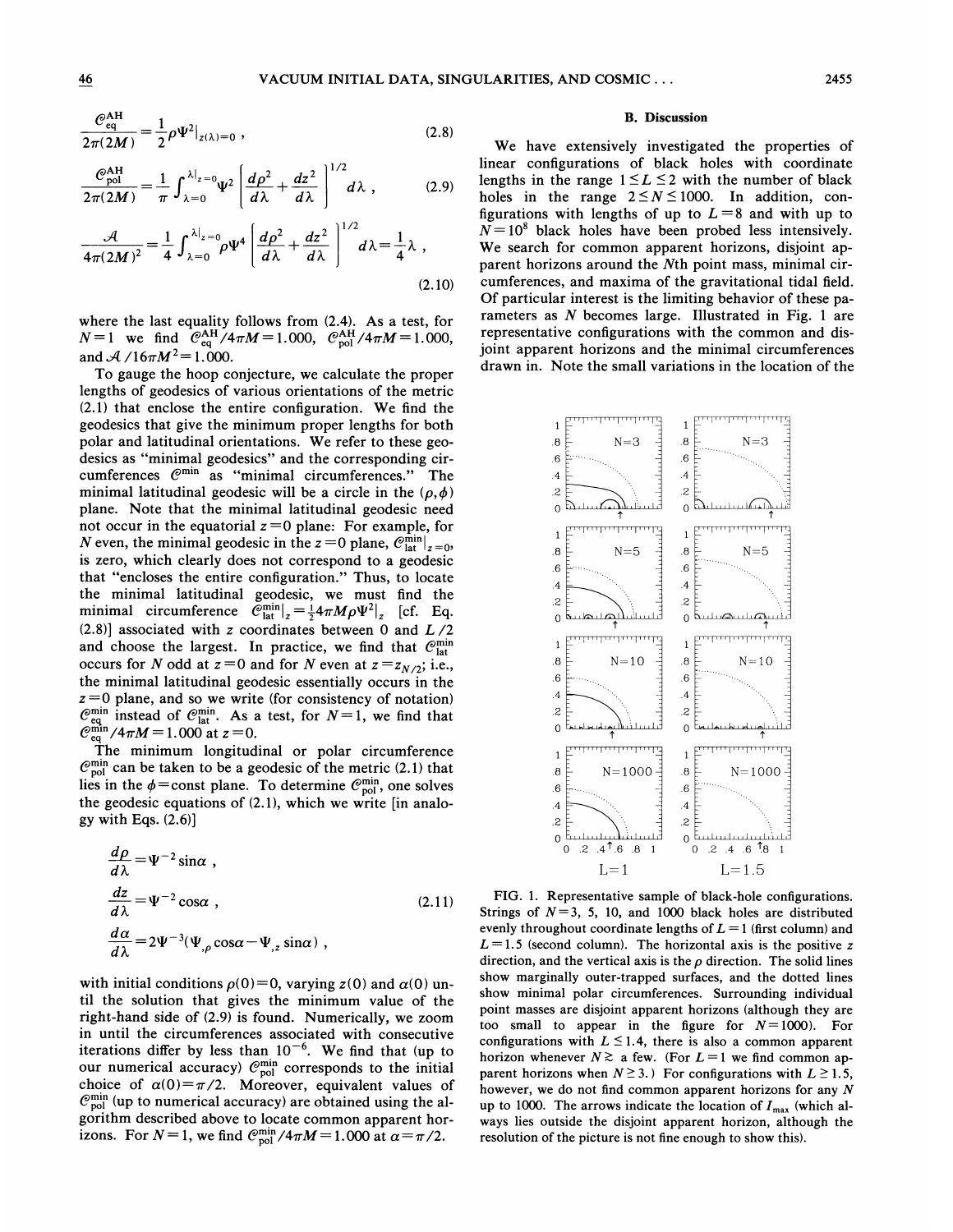apparent horizons, minimal circumferences, and  $I_{\text{max}}$  as N changes from 10 to 1000. The values of some of the calculated parameters for strings of  $N=1000$  black holes are tabulated in Table I.

In the limit as  $N \rightarrow \infty$ , the sum defining  $\Psi_N$ ,

$$
\Psi_N = 1 + \sum_{n=1}^{n=N} \frac{1}{2N[\rho^2 + (z - z_n)^2]^{1/2}}
$$
(2.12)

[cf. Eq. (2.2)], with  $z_n$  given by Eq. (2.3), converges. Indeed, the limit  $\Psi_{\infty} = \lim_{N \to \infty} \Psi_N$  can be shown (using a Euler-Maclaurin formula) to be equivalent to the potential obtained by considering a (time-symmetric) uniform finite line "mass distribution" of length  $L$  and constant mass density  $1/L$ :

$$
\lim_{N \to \infty} \Psi_N = 1 + \frac{1}{2L} \int_{-L/2}^{L/2} dz' \frac{1}{[\rho^2 + (z - z')]^{1/2}}
$$
  
=  $1 + \frac{1}{2L} \ln \left[ \frac{z + L/2 + [\rho^2 + (z + L/2)^2]^{1/2}}{z - L/2 + [\rho^2 + (z - L/2)^2]^{1/2}} \right].$  (2.13)

This is, in fact, in complete analogy with the electrostatic potential for a finite line of uniform charge density (the case of a finite line of uniform mass density was investigated in Ref. [14]). We expect to see this limiting behavior in our large- $N$  sequences. The rate at which the parameters approach a limiting value is illustrated in Fig. 2 for the particular case of  $\mathcal{C}_{pol}$ . Similar rates of convergence are exhibited by most of the other parameters.

As noted in Refs. [10] and [12] (and references therein), for two black-hole configurations there is a critical length  $L_{c_{N-2}}$  such that if  $L \le L_{c_{N-2}}$ , there exists a common apparent horizon, while if  $L > L_{c_{N=2}}$  there does not. In Ref. [12] it was found that  $L_{c_{N-2}} \sim 0.77$  (in our units). Referring to Table I, for  $N=3$ , we find that  $1 \le L_{c_{N=3}} < 1.1$ ; for  $N=4$ , we find  $1.1 \le L_{c} < 1.2...$ ; and for we find  $1.1 \le L_{c_{N=4}} < 1.2, \ldots$ ; and for



FIG. 2. Polar circumference of the common apparent horizon (left) and of the minimal circumference (right) is plotted as a function of the number of black holes  $N$  for various string lengths L. As N becomes large,  $C_{pol}$  approaches a limiting value. The open half circles indicate the values obtained in the  $N \rightarrow \infty$  limit. The values of  $C_{pol}^{AH}$  and  $C_{pol}^{min}$  for  $N=1000$  are recorded in Table I.

 $N=9, 10, \ldots, 26$ , we find  $1.4 \le L_{c_{N=9, \ldots, 26}} < 1.5$ . However, for  $L \ge 1.5$ , we do not find a common apparent horizon for any N (up to  $N = 1000$  or in the limit as  $N \rightarrow \infty$ ). Hence the critical length for  $N > 26$ ,  $L_{c_{N} > 26}$ , lies in the range  $1.4 < L_{c_{N>26}} < 1.5$ . Strings of black holes of coordinate length 1.5 or longer are not enclosed by a common apparent horizon.

The existence or nonexistence of a common apparent horizon is qualitatively consistent with Thorne's hoop conjecture. Referring to Table I and Fig. 2, one sees that if any minimal circumference  $\mathcal{C}^{\min}$  associated with a string of black holes obeys  $\mathcal{C}^{\min}/4\pi M \lesssim 1.116$ , the configuration will be surrounded by a common apparent horizon. However, if the corresponding circumference is such that  $\mathcal{C}^{\min}/4\pi M \gtrsim 1.129$ , the configuration will not be enclosed by a common apparent horizon: One observes a marked cutoff in the minimal circumferences of strings having a common apparent horizon as compared with strings that do not.

TABLE I. Properties of strings of  $N = 1000$  black holes are given. We list the coordinate length L of the configuration and whether or not it is surrounded by a common apparent horizon. (We have the configuration and whether or not it is surrounded by a common apparent norizon. (we have checked up to  $N = 1000$  as well as the  $N \rightarrow \infty$  limit.) Also given are the equatorial and polar circumferences of the common apparent horizon (if it exists) as well as its surface area, and the minimum equatorial and polar circumferences surrounding the string. In the last two columns, we list the value of the maximum of the Riemann invariant  $I_{\text{max}}$  and the coordinate separation between the location of  $I_{\text{max}}$ and the location of the disjoint apparent horizon around the Nth black hole.

|                | Apparent         | $\mathcal{C}_{\mathrm{ea}}^{\mathrm{min}}$ /4 $\pi M$<br>$z_{\rm max}/M$ |       |                                                               |              |                                                             |                       |                    |  |  |
|----------------|------------------|--------------------------------------------------------------------------|-------|---------------------------------------------------------------|--------------|-------------------------------------------------------------|-----------------------|--------------------|--|--|
| L/M            | horizon?         | $\mathcal{C}_{\mathrm{ea}}^{\mathrm{AH}}/4\pi M$                         |       | $\mathcal{C}_{\rm pol}^{\rm AH}/4\pi M \mathcal{A}/16\pi M^2$ | $(N = 1001)$ | $\mathcal{C}_{\rm pol}^{\rm min}/4\pi M I_{\rm max}/M^{-4}$ |                       | $-z_{\text{DH}}/M$ |  |  |
| 1              | yes $(N \geq 3)$ | 0.853                                                                    | 1.095 | 0.994                                                         | 0.00778      | 1.067                                                       | $1.50 \times 10^{9}$  | $5 \times 10^{-7}$ |  |  |
| 1.1            | yes $(N \geq 4)$ | 0.823                                                                    | 1.121 | 0.991                                                         | 0.00716      | 1.079                                                       | $2.02 \times 10^{9}$  | $5 \times 10^{-7}$ |  |  |
| 1.2            | yes $(N \geq 5)$ | 0.789                                                                    | 1.154 | 0.987                                                         | 0.006 64     | 1.091                                                       | $2.63 \times 10^{9}$  | $6 \times 10^{-7}$ |  |  |
| 1.3            | yes $(N \geq 9)$ | 0.747                                                                    | 1.200 | 0.981                                                         | 0.00621      | 1.103                                                       | $3.34 \times 10^{9}$  | $6 \times 10^{-7}$ |  |  |
| 1.4            | $yes(N \ge 26)$  | 0.691                                                                    | 1.279 | 0.972                                                         | 0.00584      | 1.116                                                       | $4.16 \times 10^{9}$  | $6 \times 10^{-7}$ |  |  |
| 1.5            | no               |                                                                          |       |                                                               | 0.005 52     | 1.129                                                       | $5.07 \times 10^{9}$  | $6 \times 10^{-7}$ |  |  |
| 1.6            | no               |                                                                          |       |                                                               | 0.00523      | 1.142                                                       | $6.08\times10^{9}$    | $6 \times 10^{-7}$ |  |  |
| 1.7            | no.              |                                                                          |       |                                                               | 0.00499      | 1.156                                                       | $7.12 \times 10^{9}$  | $6 \times 10^{-7}$ |  |  |
| $\overline{2}$ | no               |                                                                          |       |                                                               | 0.00439      | 1.198                                                       | $1.11 \times 10^{10}$ | $6 \times 10^{-7}$ |  |  |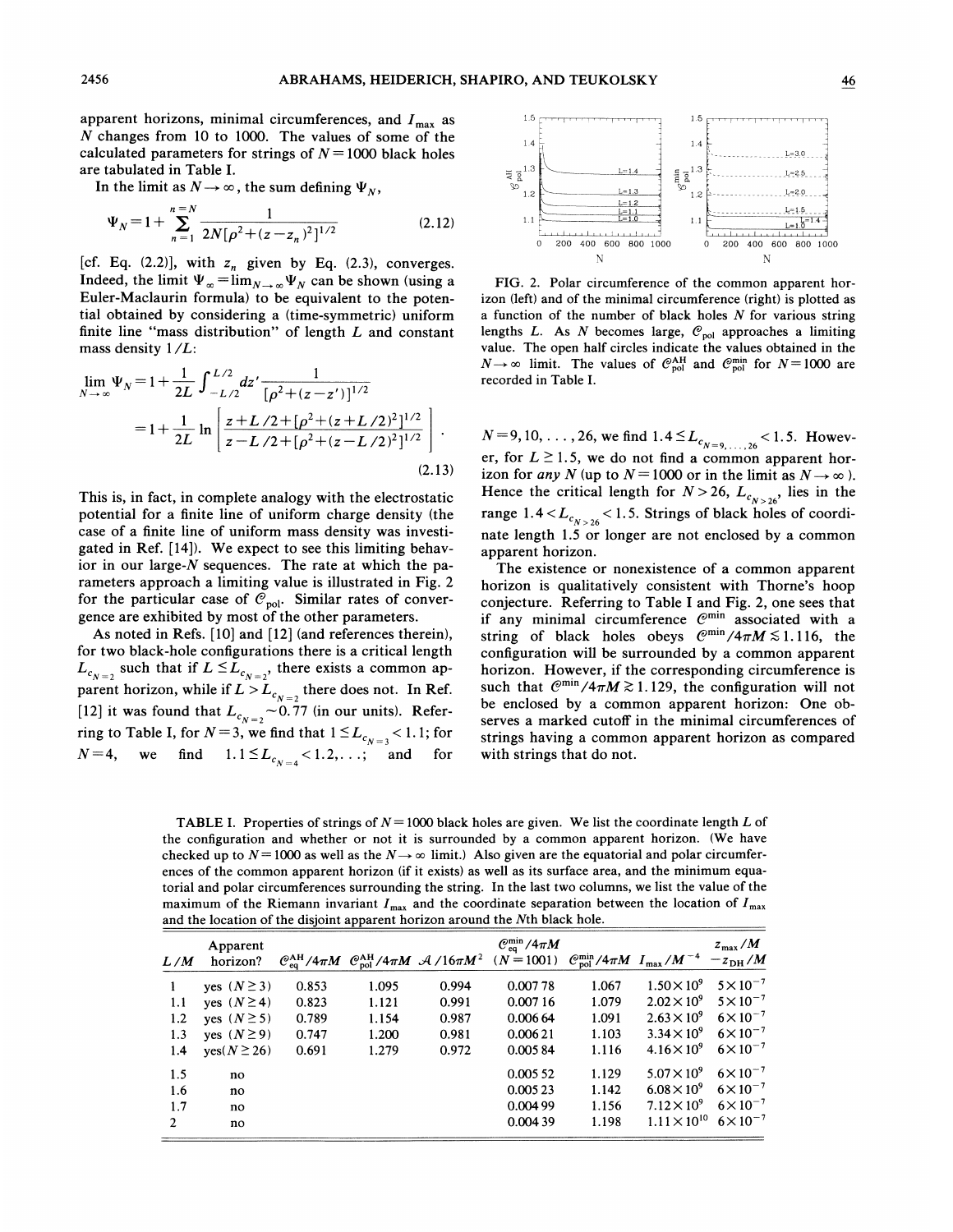Finally, we note the behavior of the gravitational tidal field as measured by the Riemann invariant  $I$  defined in Eq. (2.7b). For a given configuration,  $I$  peaks sharply on the z axis at a coordinate location of  $z \gtrsim L/2$  (and  $z \lesssim -L/2$ ). We denote the value of this maximum by  $I_{\text{max}}$  and its coordinate value by  $z_{\text{max}}$ . The rate at which  $I_{\text{max}}$  increases as a function of increasing N is seen in Fig.<br>3: As N becomes large,  $I_{\text{max}}$  diverges. For example, for a  $I_{\text{max}}$  increases as a function of increasing N is seen in Fig. single black hole of mass  $M$ , the maximum of  $I$  outside the apparent horizon is  $I|_{r=0.05M}=0.75$  (in units of  $M^{-4}$ ), whereas for a string of 1000 black holes with total mass M and with, say,  $L = 1.5$ ,  $I_{\text{max}} \sim 5 \times 10^9$ . Additionally, for specified N,  $I_{\text{max}}$  increases in value as L becomes larger. Moreover, for all configurations investigated,  $I_{\text{max}}$  occurs just outside the disjoint apparent horizon of the Nth black hole (cf. Table I). Although  $z_{\text{max}}$  and the coordinate location where the disjoint apparent horizon of the Nth black hole intersects the axis,  $z_{\text{DH}}$ , differ by only  $z_{\text{max}} - z_{\text{DH}} \sim 5 \times 10^{-7}$ , this is within our numerical accuracy (which is here  $\sim \pm 1 \times 10^{-7}$ ). For strings of black holes of lengths  $L \ge 1.5$ , this singularity is not hidden by a common apparent horizon.

It is interesting to compare these results with those obtained by Shapiro and Teukolsky [2] for the collapse of prolate spheroids of collisionless matter to form spindles. For sequences of black-hole strings, the tidal gravitational field diverges at the ends of the strings, just outside the last black hole. Similarly, in the prolate collapse, it is at the holes of the prolate spindle, in the vacuum region just outside the matter, where the gravitational tidal field appears to diverge most rapidly. In each of these cases, sufficiently elongated configurations can be found in which these regions of diverging gravitational tidal field are not enclosed by apparent horizons. In prolate spheroid collapse, it is always possible that these singu-



FIG. 3. Maximum of the Riemann invariant  $I$  (in units of  $M^{-4}$ ) on the z axis at  $z > L/2$  is plotted as a function of the number of black holes in the string for various string lengths. The solid lines correspond to string lengths  $L \leq 1.4$  for which there is a common apparent horizon. The dashed lines correspond to string lengths  $L \ge 1.5$  for which a common apparent horizon could not be found. Data are shown for string lengths of, from bottom to top,  $L = 1$ , 1.4, 2, 4, and 8. For fixed L, as the number of black holes in the string is increased,  $I_{\text{max}}$  increases. For fixed N, as L increases, the corresponding value of  $I_{\text{max}}$  increases.

larities are due to the choice of collisionless matter. However, since we obtain similar behavior for prolate vacuum time-symmetric sequences, it seems more likely that this behavior is due to a fundamental property of general relativity itself.

# III. BRILL WAVE INITIAL DATA

Axisymmetric, pure-wave spacetimes are the simplest asymptotically Hat generalization of the Einstein-Rosen infinite cylindrical waves [15]. These gravitational waves have been considered previously in a number of contexts. Brill [16] used the time-symmetric solution of Weber and Wheeler [17] to explore the energy of an initial-data slice in general relativity. Eppley [18] numerically solved the initial-value problem for such waves and probed for apparent horizons. Numerical evolutions of quadrupolar axisymmetric waves (both initially time symmetric and time asymmetric) have been performed [1,19], and in these cases the imploding wave either passes through itself at the origin (perhaps interacting nonlinearly) or forms a black hole. Recently, Beig and  $\acute{O}$  Murchadha [20] have shown that certain (nonsingular) sequences of time-symmetric, vacuum, asymptotically fiat initial data contain trapped surfaces when the field approaches the strong-field limit of general relativity. Here we explicitly construct vacuum initial-data sequences that do not have apparent horizons even as the field strength increases without bound.

## A. Basic equations

Following Brill [16], we assume a spatial line element of the form

$$
dl^2 = \psi^4 \left[ e^{2\eta} (d\rho^2 + dz^2) + \rho^2 d\phi^2 \right] \,, \tag{3.1}
$$

appropriate for nonrotating spacetimes. The metric variables are the conformal factor  $\psi$  and a function representing the transverse field  $\eta$ . This gauge is often referred to as quasi-isotropic because the Schwarzschild solution (in spherical coordinates) written in this gauge takes its isotropic coordinate form. At a moment of time symmetry  $(K_{ii} = 0)$ , the vacuum Hamiltonian constraint in axisymmetry becomes [16]

$$
\Delta^f \psi = \frac{\partial^2 \psi}{\partial \rho^2} + \frac{1}{\rho} \frac{\partial \psi}{\partial \rho} + \frac{\partial^2 \psi}{\partial z^2} = -\frac{1}{4} \psi \left[ \frac{\partial^2 \eta}{\partial \rho^2} + \frac{\partial^2 \eta}{\partial z^2} \right],
$$
\n(3.2)

where  $\Delta^f$  is the flat-space, three-dimensional Laplacian.

We choose a simple functional form for the transverse-field function  $\eta$  that allows for very nonspherical, axisymmetric, equatorial phase-symmetric wave packets:

$$
\eta = A \rho^2 \exp \left[ - \left( \frac{\rho^2}{\lambda_\rho^2} + \frac{z^2}{\lambda_z^2} \right) \right], \qquad (3.3)
$$

where the constants  $\lambda_{\rho}$  and  $\lambda_{z}$  are characteristic wave lengths. This function satisfies the regularity conditions on the axis: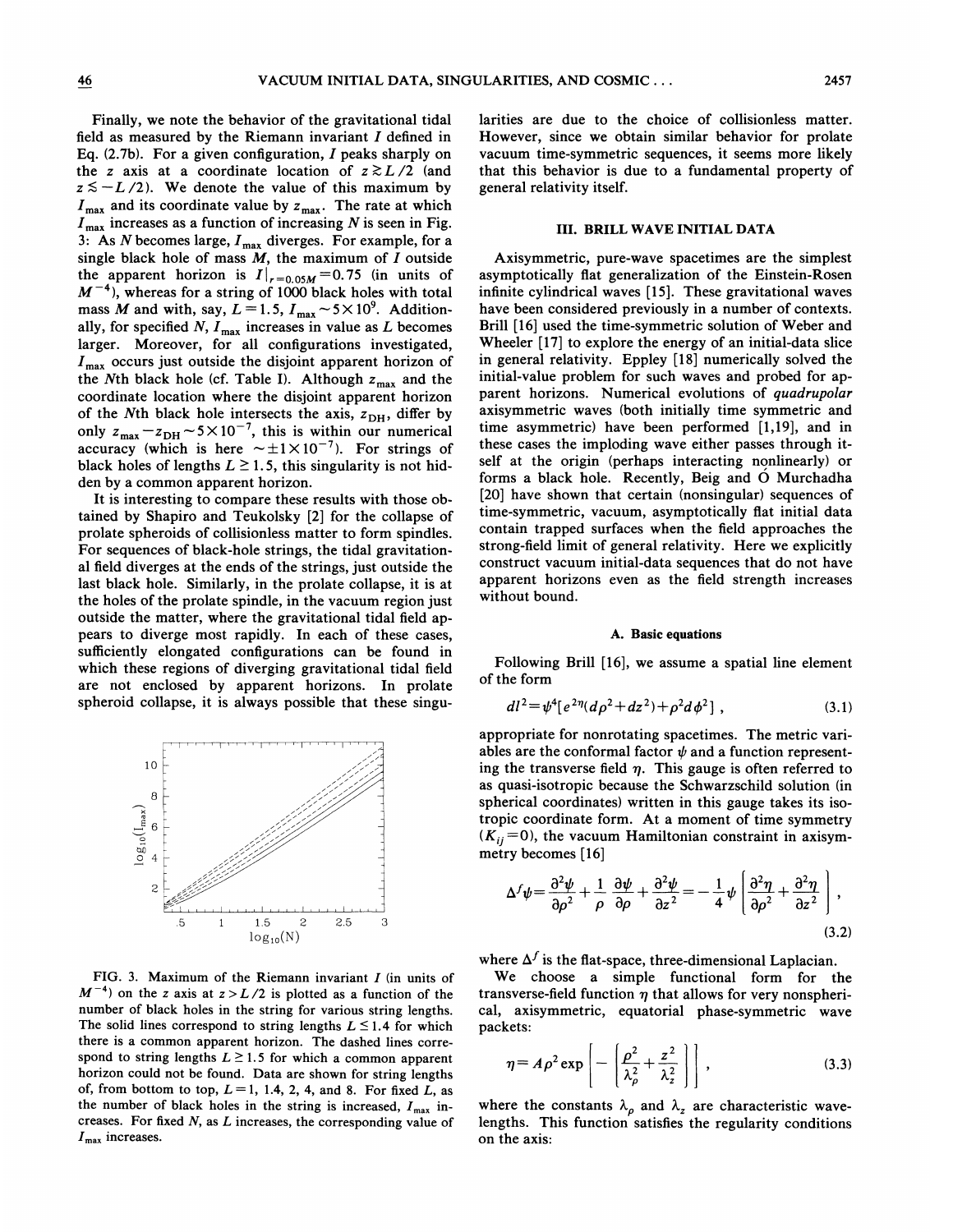$$
\eta = 0
$$
 and  $\eta_{,\rho} = 0$  at  $\rho = 0$ . (3.4)

The function  $\eta$  clearly falls off faster than  $r^{-2}$  at large spherical radius  $r$  and thus satisfies the asymptotic flatness requirement.

The inner boundary conditions on the conforrnal factor are regularity on the axis,

$$
\psi_{0} = 0
$$
 at  $\rho = 0$ , (3.5)

and reflection symmetry on the equator,

$$
\psi_{,z} = 0
$$
 at  $z = 0$ . (3.6)

At large radius the conformal factor takes a form dictated by asymptotic flatness,

$$
\psi = 1 + \frac{M}{2r} + \cdots , \qquad (3.7)
$$

where  $M$  is the interior mass. This requirement can be enforced as a Robin condition without reference to M:

$$
\frac{\partial \psi}{\partial r} + \frac{\psi - 1}{r} = 0 \tag{3.8}
$$

Given  $\eta$ , one solves the Hamiltonian constraint (3.2) for  $\psi$  subject to the above boundary conditions. From this solution the total mass  $M$  can be computed using Brill's [16] original explicitly positive-definite expression

$$
M_B = \frac{1}{2\pi} \int dV (\nabla \ln \psi)^2
$$
  
=  $\frac{1}{2\pi} \int dV \left[ \left( \frac{\partial \ln \psi}{\partial \rho} \right)^2 + \left( \frac{\partial \ln \psi}{\partial z} \right)^2 \right],$  (3.9)

where  $dV = 2\pi\rho \, d\rho \, dz$ . Equivalently, we can compute the Arnowitt-Deser-Misner (ADM) mass [21], using Gauss' law to rewrite it as a volume integral:

$$
M_{\rm ADM} = -\frac{1}{2\pi} \int dV \,\Delta^f \psi = \frac{1}{8\pi} \int dV \,\psi \left[ \frac{\partial^2 \eta}{\partial \rho^2} + \frac{\partial^2 \eta}{\partial z^2} \right],
$$
\n(3.10)

where the second form is obtained using Eq. (3.2). Because of the rapid falloff of the transverse part of the field mentioned above the three mass indicators in Eqs. (3.7), (3.9), and (3.10) should all yield the mass of the slice when evaluated at large radius. As a measure of the strength of the tidal gravitational field, we compute an invariant of the Riemann tensor [see Eq. (2.7a) for the general form]. To avoid algebraic and coding errors, we used a symbolic manipulation package [22] on the pure-wave metric (3.1).

### B. Numerical method

Standard second-order finite-difference schemes that automatically enforce regularity at the axis are used for the numerical solution of the (linear) Hamiltonian constraint equation (3.2). Typically, we used cylindricalcoordinate numerical grids with 140 zones in both the  $\rho$ and z directions. The innermost grid zone in each direction was placed at a small fraction of the corresponding characteristic wavelength. The remaining zones in each direction were geometrically spaced to the outer boundary, normally placed at 150M. For improved accuracy in computing integrals, we generate the grid in terms of the variable  $x = \rho^2$  rather than  $\rho$  so that  $\pi dx dz$ , the coordinate volume element, locally has slow variation.

Our initial-data sequences are generated as follows. Starting with equal characteristic wavelengths  $\lambda_z$  and  $\lambda_\rho$ , we choose a value for the amplitude  $A$ , solve the Hamiltonian constraint Eq. (3.2), and compute the ADM mass. We then vary the value of  $A$ , solve Eq. (3.2), and compute the mass until it converges to the desired value,  $M=1$ . Bisection is used to find the appropriate amplitude (to a fractional precision of  $10^{-6}$ ) that yields  $M=1$ . We then compute the invariant  $I$  at each grid point. The characteristic width  $\lambda_{\rho}$  is then reduced by a small fraction, and the process is repeated until an entire prolate sequence of wave packets is generated. A similar method can be used for generating oblate sequences where the characteristic width  $\lambda_{\rho}$  is fixed and  $\lambda_{z}$  varied. Each solution of the Hamiltonian constraint involves a sparse matrix inversion, which is accomplished using the University of Waterloo's Sparspak software. We search for apparent horizons in the data sets using the method detailed in Ref. [23].

Several tests and confidence checks have been performed to verify the accuracy of this code. A convergence test (using grid resolutions between  $35 \times 35$  and  $280\times280$ ) confirmed that our finite-difference scheme was second-order accurate. Comparison of our different mass indicators was another good check. The ADM mass as computed by the integral Eq. (3.10) agreed with the mass read off from the field [see Eq. (3.7)] at large radii to a small fraction of a percent in all cases. The difference was always less than the actual inaccuracy of our ADM mass caused by our evaluating it at finite outer radius (this error drops off as  $r^{-1}$ ). Equation (3.10) is considerably more accurate numerically than the Brill mass [Eq. (3.9)] for our calculation as it involves only the conformal factor and the analytically known twodimensional flat-space Laplacian of the transverse-field function  $\eta$ . In contrast, Eq. (3.9) requires numerical second derivatives of the conformal factor. For this reason, although the two mass integrals give nearly identical results when  $\lambda_{\rho}$  and  $\lambda_{z}$  are  $\approx 10^{-1}$  (fractional differences around  $0.1\%$ ), when one or both of these wavelengths is very small, the grid is severely stretched so that the derivatives of  $\psi$  become less accurate near the outer  $\rho$  boundary of the grid. For the most extreme cases, where  $\lambda_{\rho} \sim 10^{-5}$ , the mass difference can be as much as 2.5%, though the solution accuracy in the region of interest is considerably higher. We also checked that in the linear regime the mass scales with the wave amplitude as  $M \sim A^2$  and find that the relation holds at the 1.% accuracy level up to amplitudes of  $A \approx 10^{-3}$ .

#### C. Numerical results

In this section we present some of the results of our numerical study of pure-wave initial-data sets. We give a few representative solutions and a parameter-space survey that illustrates some general trends. First, we demonstrate that our initial-data sequences do indeed show a singular behavior. In Fig. 4 we show three prolate se-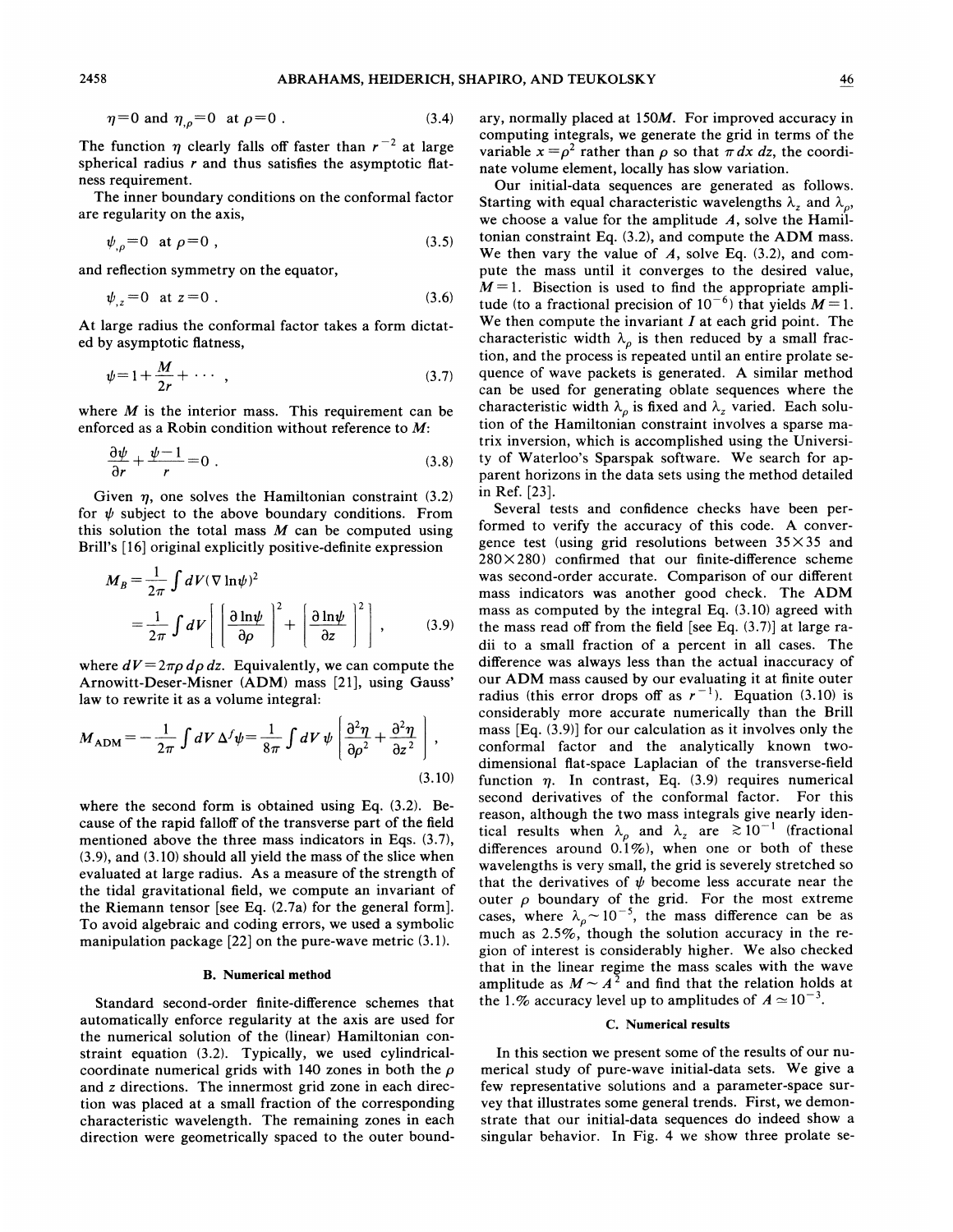

FIG. 4. Maximum value of the Riemann invariant  $I$  in units of  $M^{-4}$  is probed in three prolate sequences of Brill waves. In the top frame, the maximum value is shown as a function of the characteristic width of the wave. In the bottom frame, the zaxis position of the maximum is plotted as a function of the characteristic width. Data are shown for three values of characteristic length  $\lambda_z = 2.0$  (solid curve),  $\lambda_z = 1.0$  (dotted curve), and  $\lambda_z=0.5$  (short-dashed curve). In the bottom frame, the long-dashed curve shows the proper distance along the axis from the origin to  $z_{\text{max}}$  for the  $\lambda_z = 2.0$  sequence.

quences in which the characteristic coordinate length of the waves  $\lambda_z$  is held fixed, while the characteristic coordinate width  $\lambda_{\rho}$  is varied by a factor of  $\geq 10^3$ . For each solution we search for the maximum value of the Riemann invariant and plot it as a function of  $\lambda_{\rho}$ . After a transition region, at approximately  $\lambda_{\rho} \simeq 0.1 \lambda_{z}$ , each curve diverges, closely following the power law  $I_{\text{max}} \propto \lambda_p^{-4}$ . Even the  $\lambda_z=0.5$  sequence, which has a region of decreasing  $I_{\text{max}}$  with decreasing  $\lambda_{\rho}$ , quickly approaches this relation. As one might expect, the most prolate sequence,  $\lambda_z = 2.0$ , shows the greatest  $I_{\text{max}}$  in the powerlaw regime. These results clearly indicate that the field can be made arbitrarily strong if the characteristic width can be made arbitrarily small. We have constructed configurations with  $I_{\text{max}}$  as large as 10<sup>20</sup>.

Also, in Fig. 4, we examine how the positions of the maxima vary with the characteristic width. In a typical prolate sequence when  $\lambda_z$  and  $\lambda_\rho$  are comparable, the maximum value of  $I$  is found very close to the origin. When  $\lambda_{\rho}$  is decreased, the coordinate position of the maximum moves up the axis (because of equatorial plane symmetry, there is another maximum the same distance below the equator), and as  $\lambda_{\rho}$  becomes very small, this coordinate location asymptotes to a finite value, usually  $z_{\text{max}} \simeq \lambda_z$ . The movement away from  $z_{\text{max}} \simeq 0$  seems to coincide fairly closely with the transition of  $I_{\text{max}}$  into the power-law regime. To test if this is just a coordinate effect, we also show the proper half-length of the configuration, computed by integrating Eq. (3.1) from the origin up to  $z_{\text{max}}$  along the axis. Although the numerical values of coordinate and proper distance diverge (not surprisingly) as the field gets strong, the qualitative behavior is similar. It is possible that the proper length of the configurations (measured from maximum to maximum) grows slowly, rather than asymptoting to a finite value, as  $\lambda_{\rho} \rightarrow 0$ , but it certainly does not decrease.

Note that we are largely restricting our attention to the prolate sequences as these are the ones that best emulate a true evolution, i.e., implosion onto the axis. Sufficientl prolate wave packets might be expected to evolve similarly to infinite cylindrical waves [15,24] in certain regimes. Additionally, the divergence characteristics of the prolate sequences seem to make them a more straightforward candidate for cosmic-censorship violation than their oblate counterparts. In contrast with the results shown in Fig. 4, in oblate sequences (fixing  $\lambda_{\rho}$  and reducing  $\lambda_{z}$  to-<br>ward zero), the coordinate position of  $I_{\text{max}}$  moves out from the origin initially along the axis, and then returns to the origin and moves out along the equator, but reverses as the field strength increases, asymptoting to a finite proper distance from the axis. If both characteristic wavelengths are sufficiently small, the maxima will move away from both the equator and the axis. Also,  $I_{\text{max}}$  diverges as  $I_{\text{max}} \propto \lambda_z^3$  instead of the fourth power seen in the prolate sequences. As in the case of collisionless matter, prolate configurations of mass energy are far more effective in generating singular fields than oblate configurations.

The main difference between the prolate and oblate sequences can be clarified by examining the behavior of the wave amplitude  $A$  [see (3.3)]. For the prolate sequences the amplitude grows rapidly:  $A \propto \lambda_p^{-2}$  as  $\lambda_p \rightarrow 0$ ; in the oblate sequences, the amplitude falls off as  $\lambda_2^{f/2}$  as  $\lambda_2 \rightarrow 0$ . This can be understood by looking at the ADM mass density [Eq. (3.10)]. Basically, in the prolate sequences, the amplitude has to increase quadratically in  $1/\lambda_o$  to counteract the quadratic decrease in the volume over which  $\eta$  is appreciable ( $\psi$  is roughly independent of  $\lambda_0$  in this limit). In the oblate sequences, the two-dimension Laplacian of  $\eta$  goes as  $A / \lambda_z^2$  in the limit  $\lambda_z \rightarrow 0$ , and so the amplitude must decrease to compensate for the changing volume element. In this limit, in the region that contributes significantly to the mass integral, the conformal factor approaches a profile of the form  $\psi \sim c(1-z^{1/2})$ , where c is a constant independent of  $\lambda_z$ . This explains the  $\frac{1}{2}$  power law found for A in these sequences. Note that the scalings found numerically for  $A$ are consistent with the divergence of the Riemann invariant. For the prolate sequences, the biggest terms in  $I$  on the axis should be proportional to  $(\eta_{,\rho\rho})^2 \propto A^2 \propto \lambda_{\rho}^{-4}$ . Similarly, for oblate sequences, the largest terms should<br>be proportional to  $(\eta_{,zz})^2 \propto A^2 \lambda_z^{-4} \propto \lambda_z^{-3}$ .

In Fig. 5 we show three representative configurations from a prolate sequence with  $\lambda_z=0.8$ , and we plot contours of the Riemann invariant I. Although there is <sup>a</sup> degree of self-similarity between the three solutions (note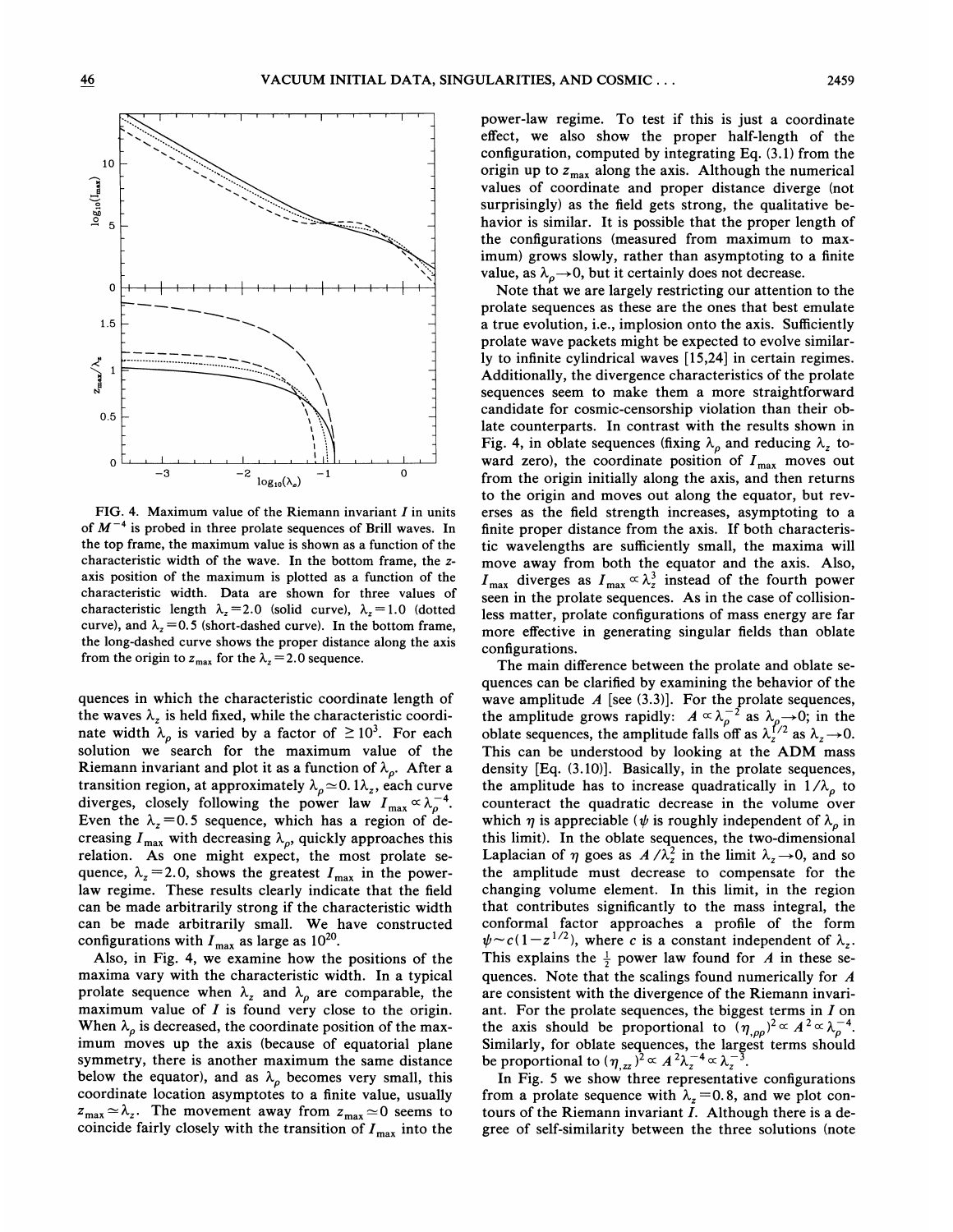



FIG. 5. Contours of the Riemann invariant I are shown for <sup>a</sup> sequence of three wave packets each with characteristic length  $\lambda_z=0.8$  and with characteristic widths  $\lambda_\rho=0.8$  (left),  $\lambda_\rho=0.064$  (center), and  $\lambda_\rho=0.001$  (right). The highest contour level in each case is  $I_{\text{max}}/2$  with each successive contour lower by a factor of 10. The positions of the maxima are marked with an  $\times$ . In the far right frame, part of the apparent horizon is shown as a dashed line. See Table II.



FIG. 6. Upper three frames detail a single, highly prolate Brill wave with  $\lambda_z = 0.45$  and  $\lambda_\rho = 1.0 \times 10^{-4}$ , while the lower three show a solution with  $\lambda_z = 1.2$  and  $\lambda_\rho = 1.0 \times 10^{-4}$ . The left frame in both rows spans a large range in both  $\rho$  and z. The successive frame each zoom in by a factor of 100 on the region about the axis while keeping the z range fixed. The contours of I, the Riemann invariant, are  $I_{\text{max}}/10^{14}$  and  $I_{\text{max}}/10^{16}$  in the left frames,  $I_{\text{max}}/10^{6}$ ,  $I_{\text{max}}/10^{10}$ , and  $I_{\text{max}}/10^{14}$  in the middle frames, and  $I_{\text{max}}/10$ ,  $I_{\text{max}}/10^{5}$ , and  $I_{\text{max}}/10^{6}$  in the right frames. indicated by the dashed line. See Table II.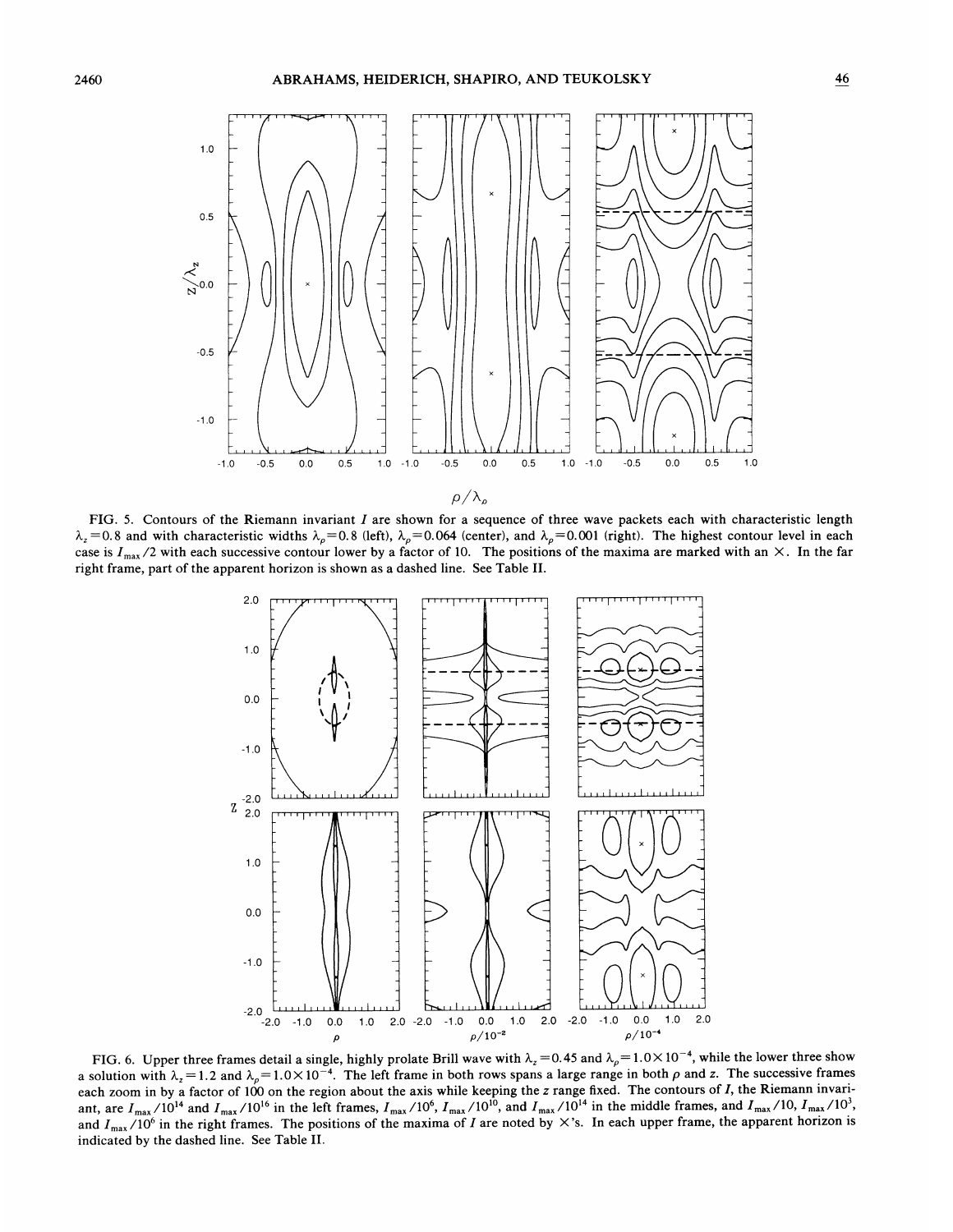

FIG. 7. Contours of the effective Brill mass density  $D$  are shown for the same configurations depicted in Fig. 6. The contours of  $D$ are  $D_{\text{max}}/2 \times 10^6$  and  $D_{\text{max}}/2 \times 10^8$  in the left frames,  $D_{\text{max}}/2 \times 10^2$ ,  $D_{\text{max}}/2 \times 10^4$ , and  $D_{\text{max}}/2 \times 10^6$  in the middle frames, and  $D_{\text{max}}/2.00$ ,  $D_{\text{max}}/20.0$ , and  $D_{\text{max}}/200$ . in the right frames. For  $\lambda_z=0.45$  the maximum value of the Brill mass density is  $D_{\text{max}} = 1.37 \times 10^7$  and, for  $\lambda_z = 1.2$ ,  $D_{\text{max}} = 1.10 \times 10^7$ . The positions of the maxima are noted by X's. In each upper frame, the apparent horizon is indicated by the dashed line.

that our  $\rho$  scale in each plot is in units of  $\lambda_{\rho}$ ), the separation of the Riemann invariant maxima and the associated concentration of the contours are clearly seen. The third frame shows a configuration sufficiently compact that an apparent horizon forms. Although this horizon contains apparent horizon forms. Although this horizon contains<br>most of the mass energy of the slice—i.e., the proper area A of the apparent horizon satisfies  $A/16\pi M^2 \sim 0.96$  the two maxima of  $I$  lie outside the apparent horizon. It is conceivable that in a real evolution the horizon would eventually envelop the maxima as they became singular; however, our prolate sequences do not show this behavior.

In Fig. 6 we demonstrate the multiscale structure in our solutions by "zooming in" in the  $\rho$  direction on two solutions, one with a horizon and one without. We show three frames of  $I$  contours for each. The structure of  $I$  is quite similar in both cases, the main difference being the compactness of the structure in the z direction. On the largest scale, the I contours look roughly spherical for the  $\lambda_z=0.45$  case, while they are still quite prolate for  $\lambda_z = 1.2$ . Figure 7 shows contours of the Brill mass density [the integrand of Eq. (3.9)] for the initial-data sets illustrated in Fig. 6. For each of these highly prolate configurations, the maxima of the Brill mass density occurs along the equator very close to the axis. For the wave with  $\lambda_z=0.45$ , it is clear that a very high fraction of the mass is concentrated inside a quasi-isotropic coordinate radius of 0.5M, while this is not obviously the case



FIG. 8. Existence of an apparent horizon as a function of the compactness of a Brill wave is shown. For each configuration, parametrized by  $(\lambda_z, \lambda_o)$ , we indicate with a solid circle if an apparent horizon is found and with an  $\times$  if none is found. The line provides a rough spline fit to the boundary of the region where we find horizons. Note that the mass of each configuration is 1.0 in our units.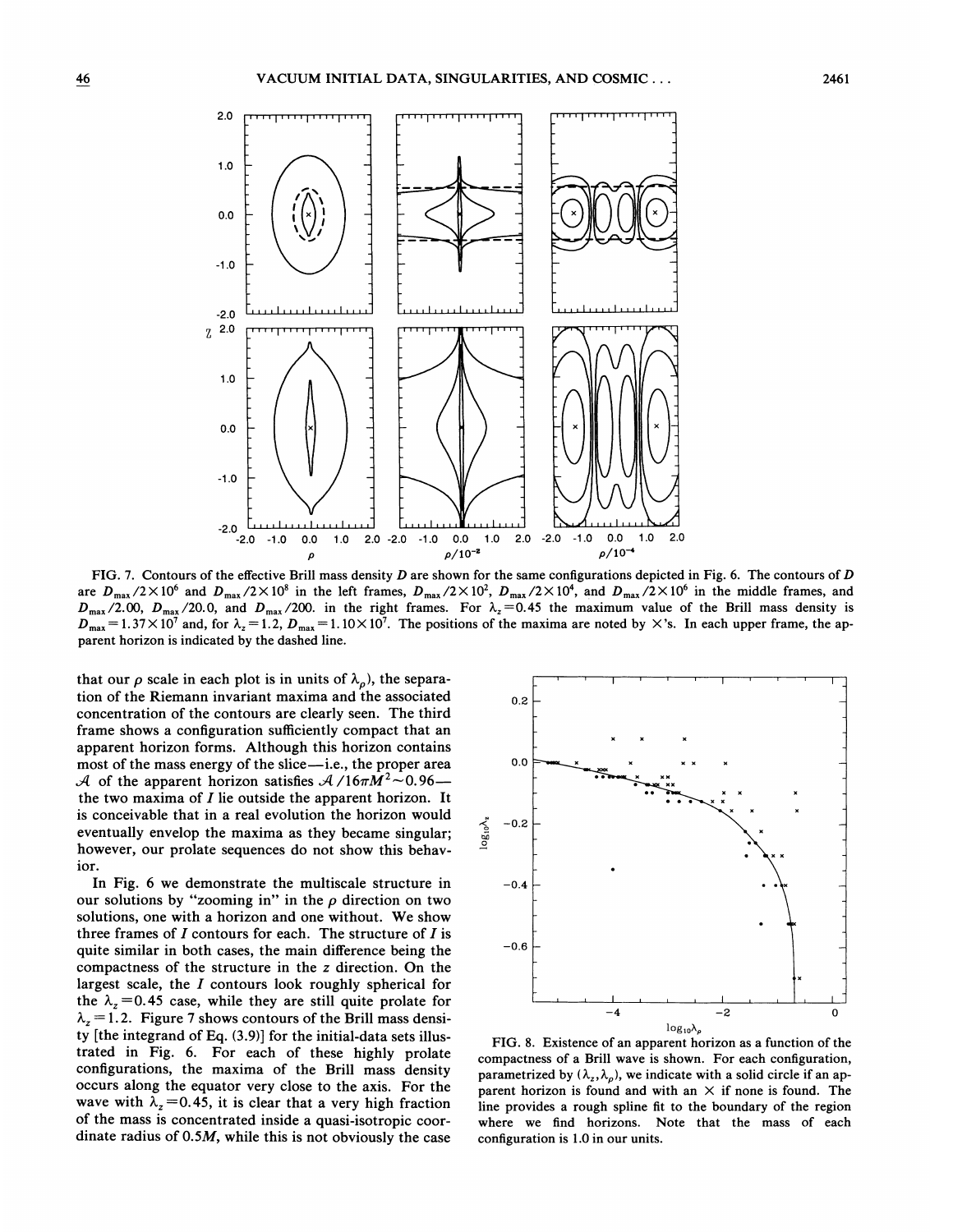TABLE II. Data for several Brill waves described by Eqs. (3.1)—(3.3) are given. Each wave packet is **TABLE II.** Data for several Brill waves described by Eqs. (3.1)–(3.3) are given. Each wave packet is parametrized by its characteristic coordinate length  $\lambda_z$ , its characteristic coordinate width  $\lambda_p$ , and its amplitude chosen so that the wave's total mass is unity. We also list the maximum value  $I_{\text{max}}$  of the Riemann invariant, the position  $z_{\text{max}}$  along the axis at which this maximum value is achieved, the circumference of the minimum polar hoop surrounding  $z_{\text{max}}$ , and whether or not an apparent horizon was found.

| $\lambda_z/M$        | $\lambda_o/M$        | Amplitude            | $I_{\rm max}/M^{-4}$  | $z_{\rm max}/M$ | $\mathcal{C}_{\rm pol}/4\pi M$ | Horizon |
|----------------------|----------------------|----------------------|-----------------------|-----------------|--------------------------------|---------|
| $4.5 \times 10^{-1}$ | $1.0 \times 10^{-4}$ | $2.87 \times 10^8$   | $4.03 \times 10^{14}$ | 0.546           | 1.022                          | yes     |
| $5.0 \times 10^{-1}$ | $5.8 \times 10^{-2}$ | $1.87 \times 10^{3}$ | $1.88 \times 10^{5}$  | 0.305           | 1.045                          | yes     |
| $8.0 \times 10^{-1}$ | $8.0 \times 10^{-1}$ | $1.05 \times 10^{1}$ | $6.06 \times 10^{3}$  | 0.00            | 0.000                          | no      |
| $8.0 \times 10^{-1}$ | $6.4 \times 10^{-2}$ | $1.29 \times 10^{3}$ | $3.11 \times 10^5$    | 0.532           | 1.024                          | no      |
| $8.0\times10^{-1}$   | $1.0 \times 10^{-3}$ | $3.19 \times 10^{6}$ | $4.00 \times 10^{11}$ | 0.899           | 1.111                          | yes     |
| $1.2 \times 10^{0}$  | $1.0 \times 10^{-4}$ | $2.55 \times 10^8$   | $6.74 \times 10^{16}$ | 1.323           | 1.237                          | no      |
| $2.0\times10^{0}$    | $2.0 \times 10^{-3}$ | $6.97 \times 10^{5}$ | $1.82 \times 10^{11}$ | 2.05            | 1.477                          | no      |

for the configuration with  $\lambda_z=1.2$ .

In Fig. 8 we delineate the existence or nonexistence of an apparent horizon in the initial-data set as a function of  $\lambda_z$  and  $\lambda_\rho$ . As expected, if both wavelengths are small  $(50.2)$ , horizons always exist. Moreover, if there is a horizon in a data set with parameters  $\lambda_{z0}$ ,  $\lambda_{\rho 0}$ , we never find cases with  $\lambda_z \leq \lambda_{z0}$  and  $\lambda_\rho \leq \lambda_{\rho 0}$  that do not have horizons. Similarly, if there is no horizon in a data set with parameters  $\lambda_{z0}$ ,  $\lambda_{\rho 0}$ , we never find horizons for cases with  $\lambda_z \ge \lambda_{z0}$  and  $\lambda_\rho \ge \lambda_{\rho 0}$ . In typical prolate sequences, when the horizon first appears it surrounds a large fraction of the mass  $A / 16 \pi M^2 \gtrsim 0.90$ , and this fraction increases toward unity as  $\lambda_{\rho} \rightarrow 0$ . We never find disjoint horizons or single horizons for sequences with  $\lambda_z > 1.0$ . Our results indicate that one can choose an arbitrarily small value of and always find a sufficiently large value of  $\lambda_z$  such that the configuration has no apparent horizon.

Since in the pure-wave case the "source" of the gravitational field, the function  $\eta$ , does not have compact support, this example cannot test directly the hoop conjecture in its usual formulation. However, in order to characterize the prolate nature of our solutions, we can make a somewhat arbitrary polar-hoop definition (there seems to be no consistent way to define equatorial hoops) and draw a loose connection. First, we locate the point on the  $z$  axis at which the invariant  $I$  obtains its maximum value. Then we search for the hoop with the smallest proper length that hits the axis above the maximum. In Table II we give sample parameters and minimum polar-hoop circumferences for some of the highly prolate configurations discussed above. We find that if the normalized hoop length is considerably larger than the hoop conjecture cutoff, say  $\mathcal{C}_{pol}/4\pi M \gtrsim 1.2$ , we never find horizons. However, particularly at low field strengths when the peak of the invariant is near the origin, the polarhoop circumference can be much smaller than 1.0 without a horizon. Since the hoop is enclosing only a very small fraction of the wave mass in this circumstance, it is difficult to make quantitative contact with the hoop conjecture for these cases.

To summarize, we have demonstrated that (a) sequences of Brill waves with prolate profiles can be constructed in which the gravitational tidal field diverges, (b) the location of the point of strongest tidal field can be well away from the bulk of the wave's mass energy, (c) one can choose an arbitrarily high value for the tidal field and always find a configuration with that field strength but without an apparent horizon, and (d) the presence or absence of apparent horizons is qualitatively consistent with the hoop conjecture. If the configuration is sufficiently long, apparent horizons are never found. The extreme members of our wave sequences may be good candidates for forming naked singularities. They should be employed as initial data in an evolution code to see if they indeed form singularities without apparent horizons. Based on experience with collisionless matter, we anticipate that time-dependent simulations (at least those using maximal slices) should behave in this fashion.

#### **ACKNOWLEDGMENTS**

We acknowledge useful conversations with G. B.Cook, L. S. Finn, J. L. Friedman, and K. S. Thorne. This research was supported in part by NSF Grants Nos. AST 90-15451 and PHY 90-07834 and NASA Grant No. NAGW-2364 at Cornell University. A. A. was supported by the NSF Division of Advanced Scientific Computing. Computations in support of this work were performed at the Cornell National Supercomputing Facility, which is supported in part by the National Science Foundation, IBM Corporation, New York State, and the Cornell Research Institute.

- [1] S. L. Shapiro and S. A. Teukolsky, Phys. Rev. Lett. 66, 994 (1991);Am. Sci. 79 (4), 330 (1991).
- [2] S. L. Shapiro and S. A. Teukolsky, Phys. Rev. D 45, 2006 (1992).
- [3] D. Goldwirth, T. Piran, and A. Ori, in Frontiers in Numer-
- ical Relativity, edited by C. R. Evans, L. S. Finn, and D. W. Hobill (Cambridge University Press, Cambridge, England, 1989).
- [4] T. A. Apostolatos and K. S. Thorne (unpublished).
- [5] K. S. Thorne, in Magic Without Magic: John Archibald